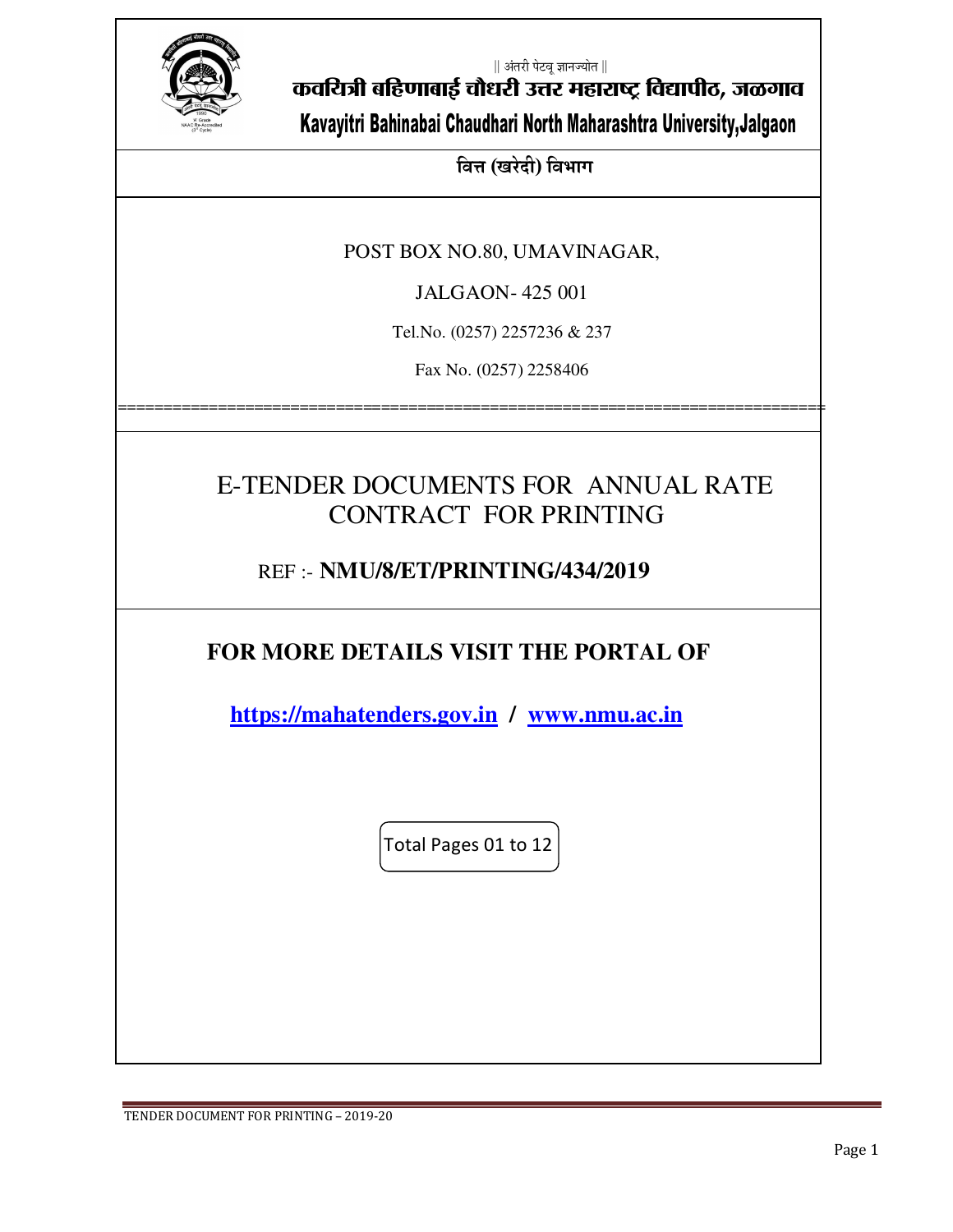

## **E-TENDER FOR ANNUAL RATE CONTRACT FOR PRINTING**

| Sr.No. | <b>Details of Contents</b>                                                                 | Page No.     |
|--------|--------------------------------------------------------------------------------------------|--------------|
|        |                                                                                            |              |
| 01     | <b>Tender Schedule</b>                                                                     | 03           |
| 02     | E-Tender Notice                                                                            | 04           |
| 03     | Instructions for filling of Tender                                                         | $05$ to $06$ |
| 04     | Technical, General Terms and Conditions of the<br>tender                                   | 07 to 08     |
| 05     | Information of the bidder (Annexure—A)                                                     | 09           |
| 06     | Certificate of Annual Turn Over (Annexure—B)                                               | 10           |
| 07     | Declaration regarding blacklisting / debarring<br>from taking Part in tender. (Annexure—C) |              |
| 08     | Bidder's Declaration (Annexure-D)                                                          | 12           |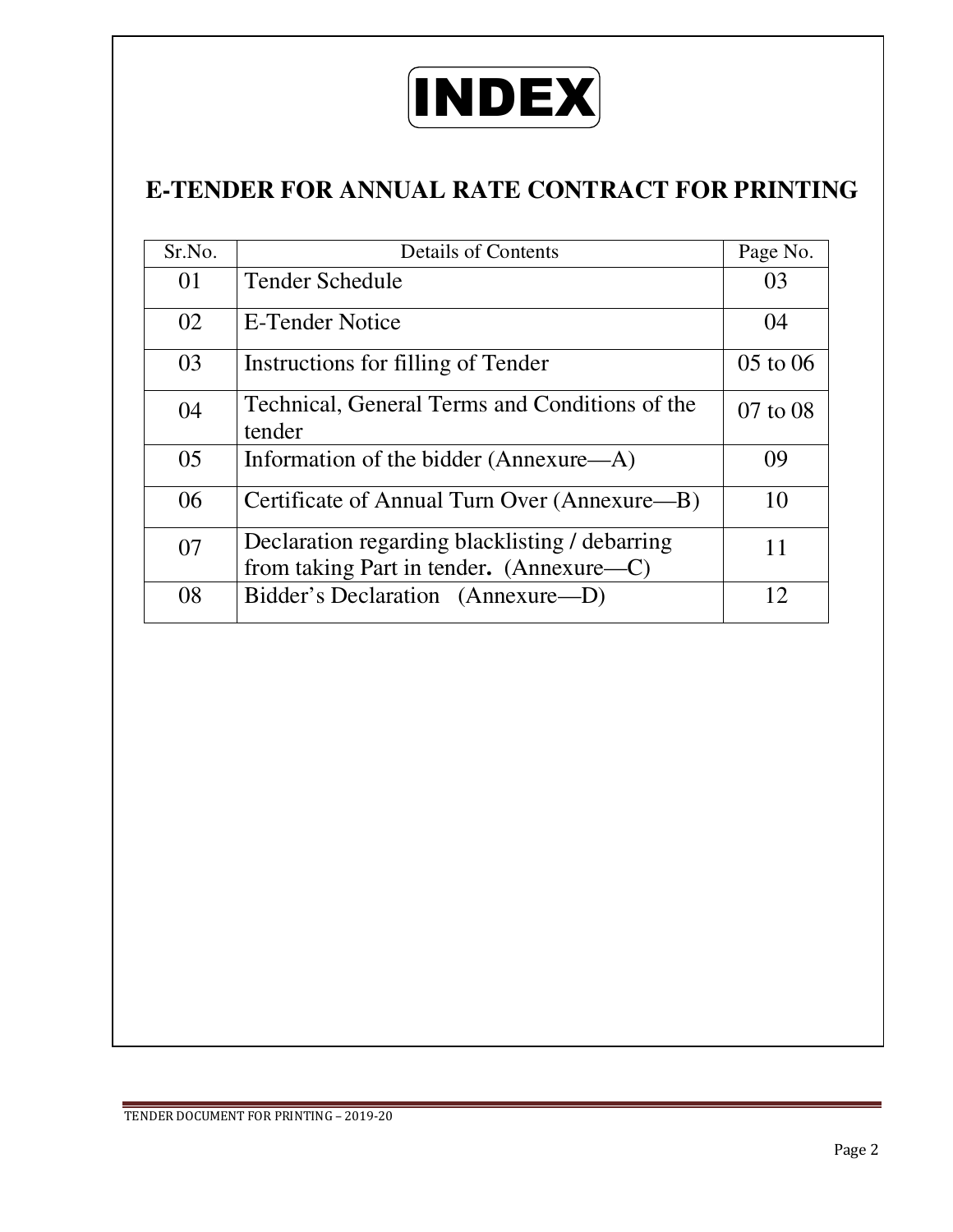# **Tender Schedule and Contact details**

| Sr. No. | <b>Key Days of the</b><br>tender | Start date & time     | End date and<br>time |
|---------|----------------------------------|-----------------------|----------------------|
| 01      | <b>Tender Release</b>            | 14/06/2019 17.30 hrs. |                      |
| 02      | documents<br>Tender              | 15/06/2019 10.00 hrs. | 05/07/2019           |
|         | downloading                      |                       | 15.00 hrs.           |
| 03      | Online submission                | 15/06/2019 10.00 hrs. | 05/07/2019           |
|         |                                  |                       | 15.00 hrs.           |
| 04      | <b>Technical Bid opening</b>     | 08/07/2019 16.00 hrs. |                      |
|         |                                  | (If possible)         |                      |

## **Contact below if any query**

| Name of the Contract Person                                                                | Mobile No.               |
|--------------------------------------------------------------------------------------------|--------------------------|
| Sumit Katkar.<br>For any Information / difficulty<br>Regarding online submission of tender | 7745827385<br>7843024910 |
| General tender Equiry (Finance Dept.)                                                      | 0257-2257236,237         |
|                                                                                            |                          |
|                                                                                            |                          |
|                                                                                            |                          |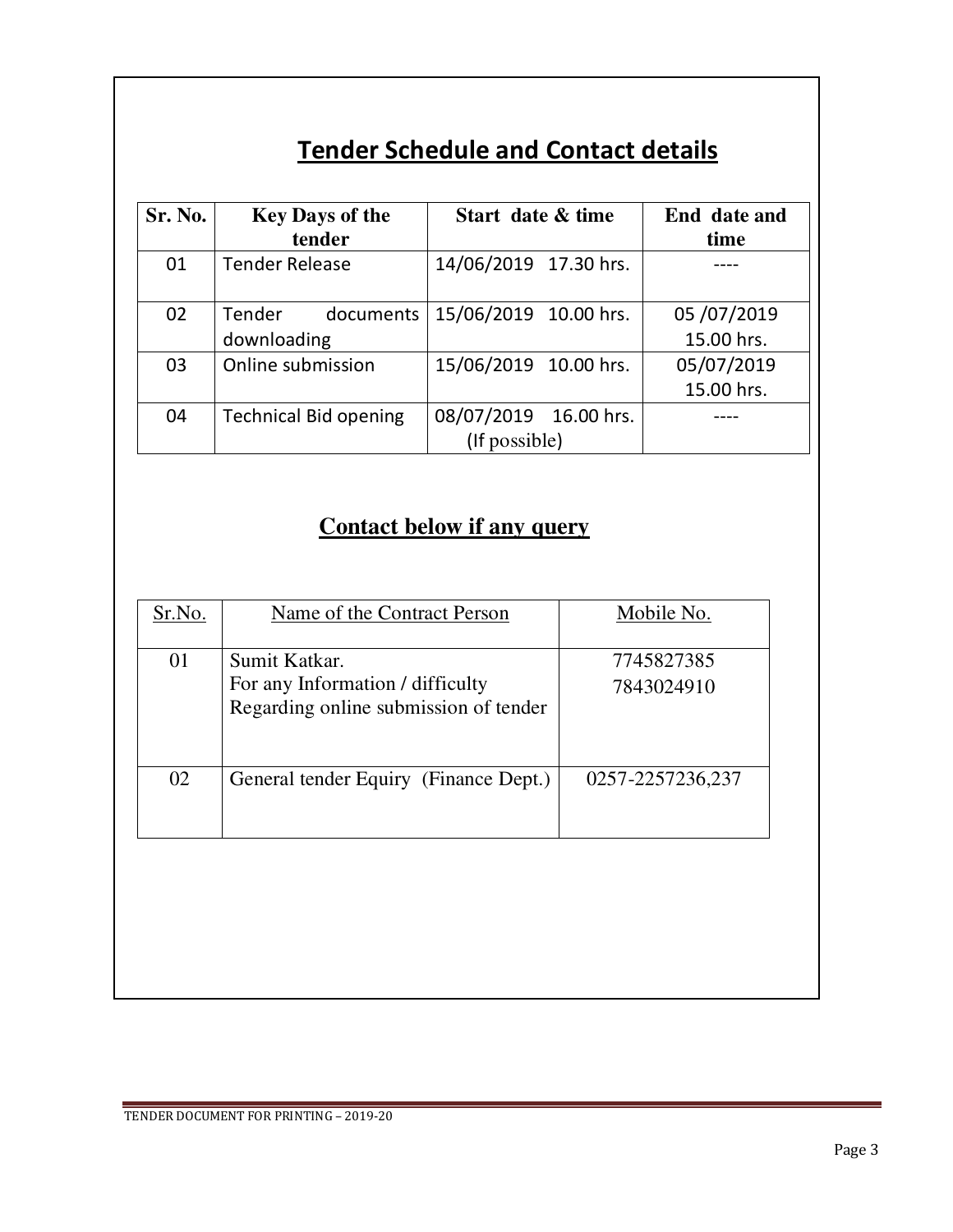

|| अंतरी पेटवू ज्ञानज्योत || कवयित्री बहिणाबाई चौधरी उत्तर महाराष्ट्र विद्यापीठ, जळगाव Kavayitri Bahinabai Chaudhari North Maharashtra University,Jalgaon

### **E-TENDER NOTICE FOR ANNUAL RATE CONTRACT FOR PRINTING**

 North Maharashtra University, Jalgaon invites tender for annual rate contract for printing of forms, stationary registers etc. from printers to participate in the competitive bidding process. For the detailed tender documents, interested bidder should visit https :\\ mahatenders.gov.in and www.nmu.ac.in.

 The filled in tender must be submitted online on or before 05**/07/2019 up to 15.00 hrs.** Any extension of tender, corrigendum or change in schedule will be published only on above mentioned website only.

#### REF :- **NMU/8/ET/PRINTING /434/2019**

Date: 14/06/2019

**( S. R. Gohil ) Offg. Finance and Accounts Officer**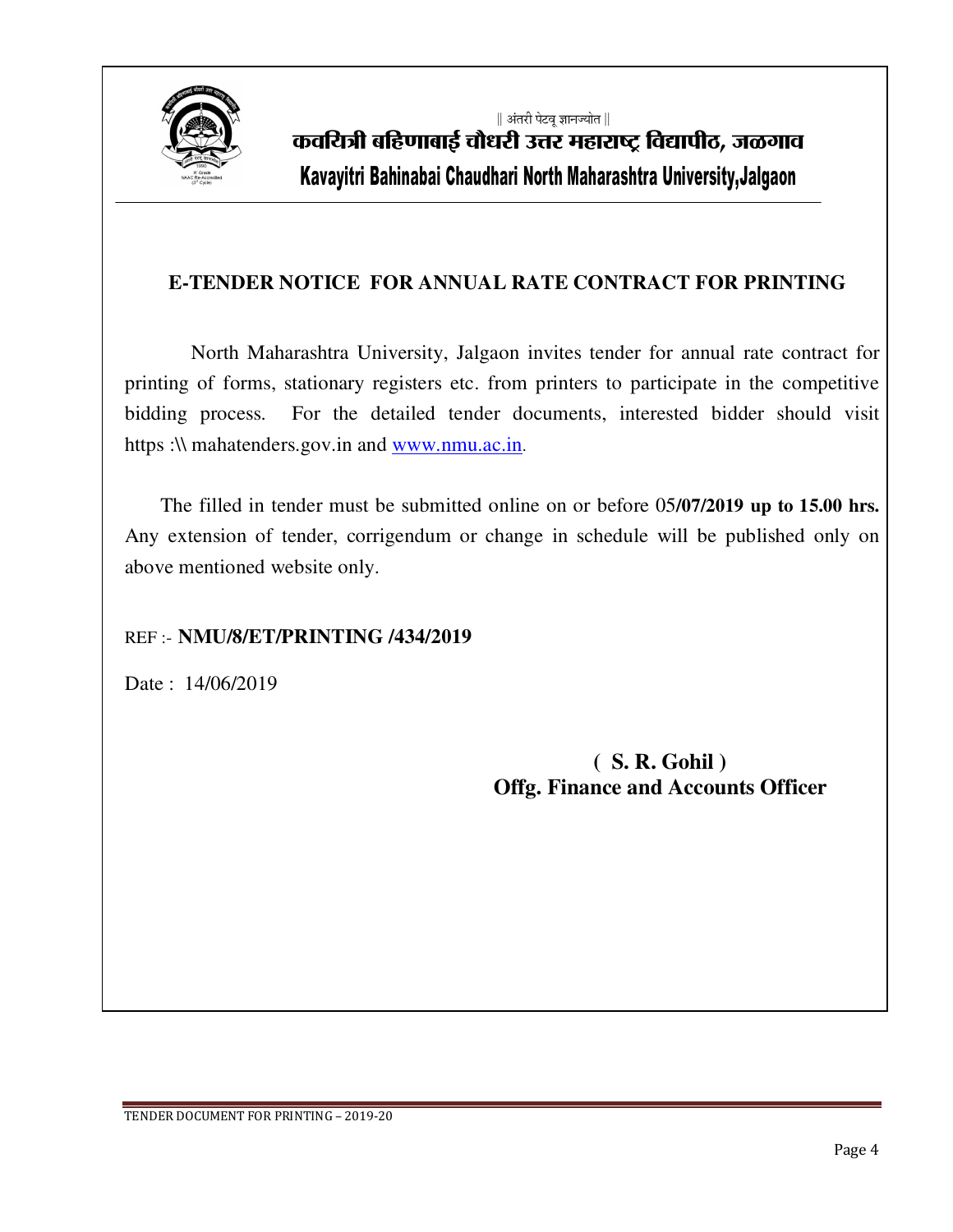### **Instructions for filling of E-Tender.**

 The Finance and Accounts Officers, North Maharashtra University, Jalgaon invites E-Tender for annual rate contract for printing (for example forms, registers, reports, stationary etc.) from reputed printers. The details in this regard are given below.

- 1. Procedure to submit the tender: All eligible/ interested tenderer are required to be enrolled on portal https:\\mahatenders.gov.in before downloading tender documents and participate in e-tendering The vendors should submit online tender in two bid system i.e. Technical Bid and Commercial/ Financial Bid BOQ **(BOQ Rate quoted inclusive of all taxes)**
- 2. Technical Bid : The technical bid shall contain the following documents. The Bidder must scan the documents and upload all these documents online with first page in technical bid Compulsorily. All the documents must be valid and self attested by bidder Non-submission of following requested documents may lead to rejection of offers.

| Sr.No.       | Name of Document                                                                                                                                                        |  |  |
|--------------|-------------------------------------------------------------------------------------------------------------------------------------------------------------------------|--|--|
| $\mathbf{I}$ | Information of the bidder as per Annexure $-A$ .                                                                                                                        |  |  |
|              | (The same should be submitted on letter head of bidder)                                                                                                                 |  |  |
| $\mathbf{I}$ | Certificate of incorporation of company issued under the company act or by any other                                                                                    |  |  |
|              | competent authority in case of proprietary / partnership firm etc.                                                                                                      |  |  |
| $\rm III$    | Copy of Sales / Vat registration certificate                                                                                                                            |  |  |
| IV           | Copy of CST Registration certificate                                                                                                                                    |  |  |
| $\mathbf V$  | Copy of PAN card                                                                                                                                                        |  |  |
| VI           | Copies of Income tax return filed during last three financial years.                                                                                                    |  |  |
| VII          | Copies of SSI / NSIC registration certificate. In case of Exemption in payment of Tender                                                                                |  |  |
|              | Fees/EMD is claimed. The related G.R./ circular should be uploaded                                                                                                      |  |  |
| <b>VIII</b>  | Proof of annual turnover for the last three financial year as per Annexure-B                                                                                            |  |  |
| IX           | List of clients mentioning the name, Landline. No. / Mobile No. of the clients. Copies of                                                                               |  |  |
|              | supply/ work order should be uploaded.                                                                                                                                  |  |  |
| X            | An affidavit that the bidder has never been black listed by any government department /                                                                                 |  |  |
|              | government under taking /any other agency as per Annexure- C                                                                                                            |  |  |
| XI           | Bidder's Declaration on letter head (as per annexure - D)                                                                                                               |  |  |
| XII          | Receipts of payment Cost of tender and earnest money deposit paid through Internet<br><b>Banking</b>                                                                    |  |  |
| XIII         | Audited balance sheet & profit & Loss account of the company / firm duly audited by<br>Chartered Accountant for last there financial years. (2015-16, 2016-17, 2017-18) |  |  |
| <b>XIV</b>   | Full set of tender documents with seal and signature of bidder or his authorized<br>representative on each page of the tender.                                          |  |  |
| XV           | Resources available (e-g. machinery, man power, vehicle etc.) (The information to be<br>provided on letter head of the firm.)                                           |  |  |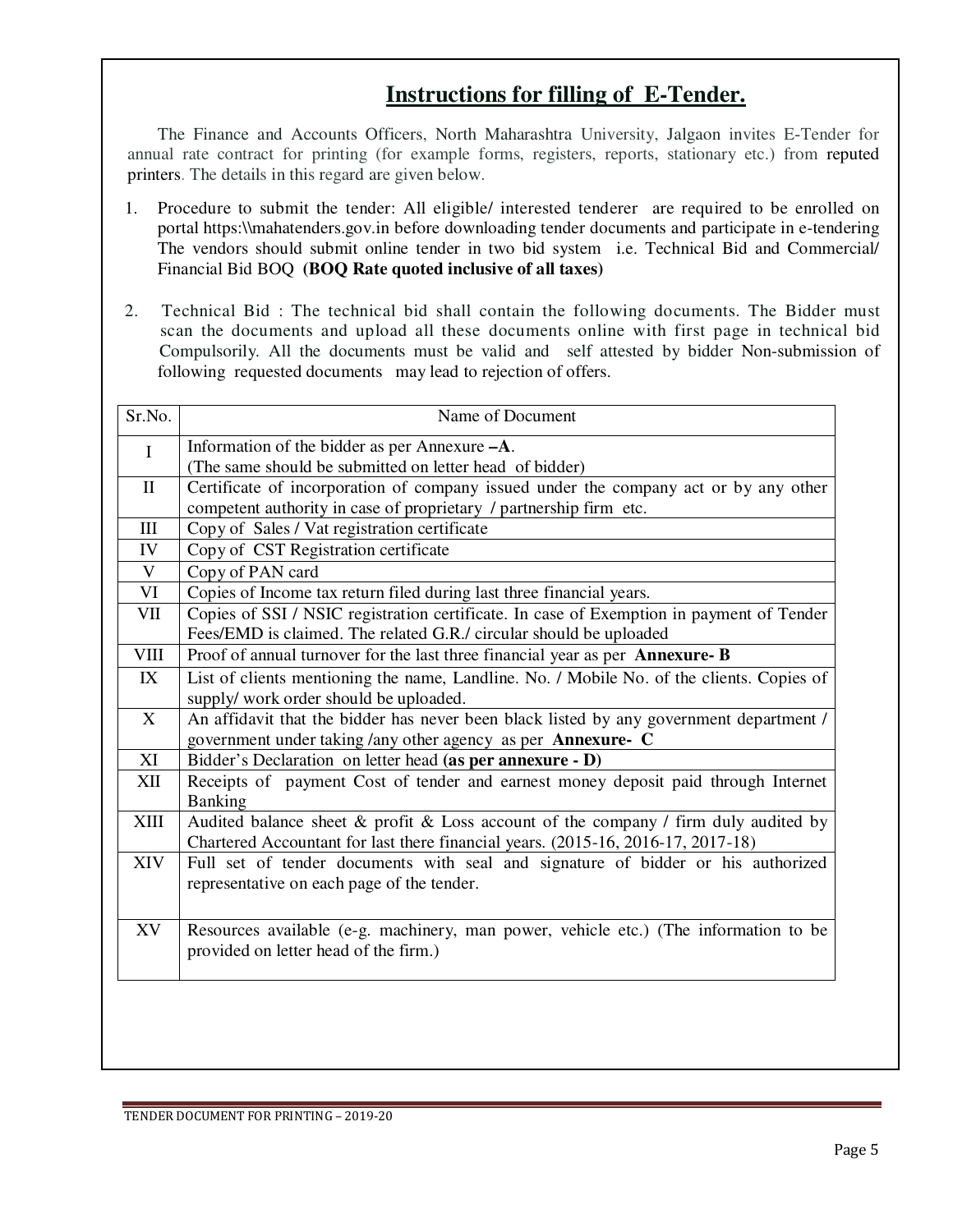- 3. Financial Bid : The tendering authority will first open the Technical Bid documents of all bidders and after scrutinizing these documents will shortlist the Bidders who are eligible for Financial Bidding process. Otherwise the tender may be disqualified. Financial bid should be submitted online by vendor in the form of BOQ excel sheet given over www.mahatender.gov.in, the supplier shall fill up the column of rate per quantity offered by him.
- 4. Bidder should have valid Digital Signature Certificate (DSC) obtained from any Certifying Authorities.
- 5. The detail specifications of printing are provided in the tender documents.
- 6. The Technical and Financial bid shall be submitted online as per the schedule.
- 7. Bidder may be invited for discussion in University, if needed/required.
- 8. The Bidders are strictly advised to follow the dates and times allocated to each stage. As indicated in the time schedule. All the online activities are time tracked and the Electronic Tendering System enforces time-locks that ensure that no activity or transaction can take place outside the Start and End Dates and Time of the Stage as defined in the tender schedule. At the sole discretion of the Tender Authority, the time schedule of the Tender stages may be extended.
- 9. University reserves the right for change in the number of items to be maintained in Schedule.
- 10. Rate to be quoted should be mentioned at item wise in provided in Schedule (BOQ) by the bidder, more over the rate should not be quoted anywhere else in the tender booklet as well as in the blank pages.
- 11. The university reserves the right to decide whether to open or not open the commercial Bid of the supplier and no objection of any supplier shall be entertained on any ground what so ever it may be regarding this.
- 12. No Bid shall be accepted without payment by online earnest money deposit and cost of tender.
- 13. **The rate quoted in BOQ form should be inclusive of all taxes, duties, packing, freight, loading / unloading.**
- 14. The rate should be offered for only the item as mentioned in the Schedule.
- 15. The rates quoted for the quantity other than specifications specified in the tender form shall not be considered for comparison of rate.
- 16. The University is not to bind to accept lowest tenders and reserve the right to accept/cancel any or all tenders without assigning any reason thereof.

### (S.R.Gohil) **Offg.Finance and Accounts officer**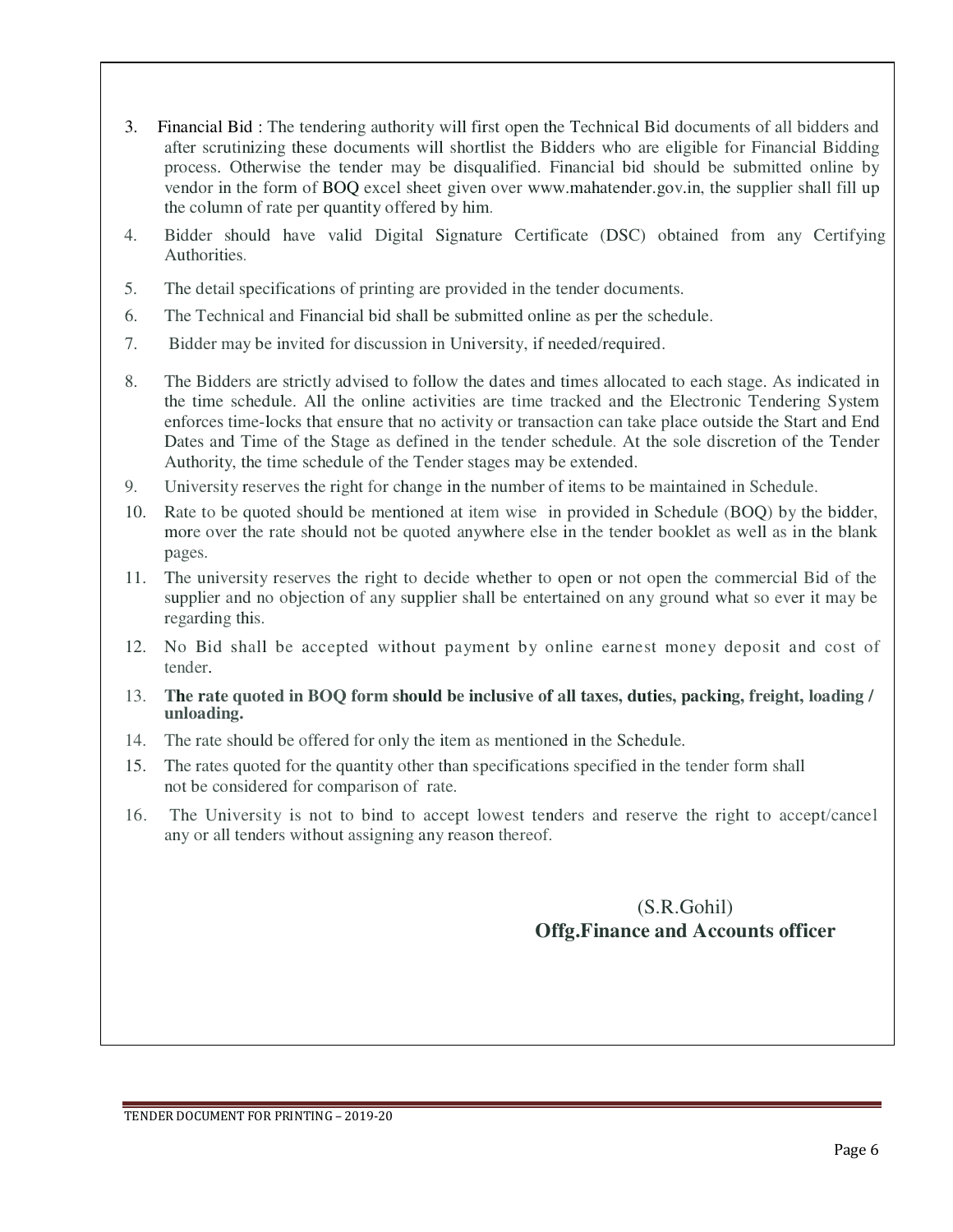## **-: General Terms and Conditions of the tender :-**

- 1) The online tender is called from reputed Printers for annual rate contract for printing.
- 2) Bidder are compulsory required to submit all documents online as mentioned in Annexure-A If bidder fails to do so the financial bid of such bidder may not be considered / opened.
- **3) Earnest Money Deposit & Cost of Tender:** Vendors are required to pay *Rs.3300/-(Rs. Three thousand & three hundred only) and Rs.55,000/- (Rs. Fifty five thousand only)* towards Tender Fee and EMD respectively through Net banking.
- 4) Security Deposit : The successful tenderer to whom the supply / purchase order is given shall be required to deposit an amount as security deposit within 7 days from the date of the Tender issued for ARC. The security deposit will not carry any interest which shall be refunded after supply and successful completion of the contract. If the bidder fails to keep the security deposit, then the second lowest quoted bidder will be awarded the ARC or the University with holds the total authority for the necessary action to be taken.

Cancellation of ARC awarded: University reserves the right to cancel the ARC in case tendrer fails to enter into agreement for ARC and pay requisite Security Deposite and also supply printing material within the stipulated time given in the order. The University reserves the right to go for next lowest tenderer or other appropriate action will be taken.

If due to the above mentioned reason ARC order is canceled, earnest money and or security deposit shall be forfeited and also the tender may be allotted to the next lowest tenderer or the *university* reserves the right to take any other appropriate decision including legal action against the bidder to whom ARC was awarded.

5) The Bid E.M.D. will be forfeited :-

- a) If the bidder withdraws his bid during the period of bid validity specified in the bid.
- b) In case of successful bidder, if the bidder
	- i) Fails to sign the contract/ agreement in accordance with the terms of the tender documents.
	- ii) Fails to furnish required security deposite in accordance with the terms of tender document within the time frame specified by the client.
	- iii) Fails or refuses to honor his own quoted price for the printing.
- 6) The successful bidder is required to execute an agreement on Rs.100/- stamp paper regarding acceptance of ARC The agreement should be registered with notary. The same should be submitted along with security deposit.
- 7) Conditional tender shall not be accepted.
- 8) F.O.R : -The rates quoted should be F.O. R Concerned University departments. The rate quoted by the bidder should inclusive of all the taxes, duties, loading and unloading, freight etc.
- 9) **Payment :** 100% payment shall ordinarily be made within 30 days after satisfactory completition of job. The payment will be made through RTGS/cheques only.
- 10) **Completion Period:** The Tab should be completed within 1 to 2 weeks from the date of receipt of final proof of Job from concerned department. If the bidder fails to supply printing material within the period prescribed for completion of work The University will entitle to recover penalty as liquidated damages @ 0.5% of total value of invoice each week or parts thereof during which the delay of such stores delays subject to maximum in limit of 5%.
- 11) North Maharashtra University, Jalgaon is not bound to accept the lowest tender and reserves the right to accept any tender or to reject or all tenders without assigning any reasons whatsoever.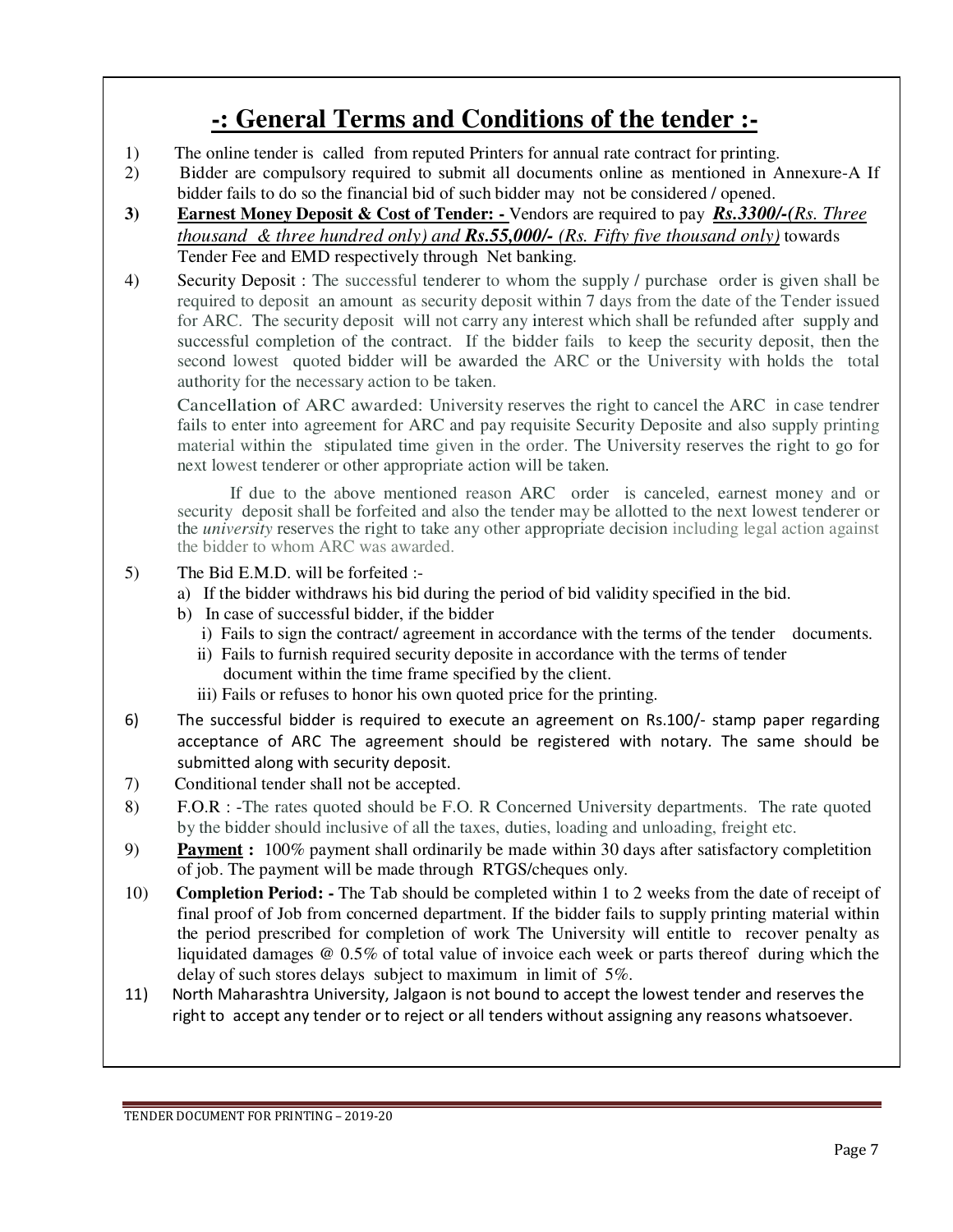- 12) Tender must submit with cost of tender documents and EMD only through '**INTERNET BANKING'**
- 13) Only online tender submitted through Government of Maharashtra portal for e-procurement will be consider. ( **https://mahatenders.gov.in** )
- 14) Tender offer must be valid for a period of minimum 120 days from the date of opening of commercial / Financial bid. Any offer failing short of the validity period is liable for rejection.
- **15) Jurisdiction:** The courts at Jalgaon alone will have the jurisdiction to try any Matter, dispute or reference between parties arising out of this tender/contract. It is specifically agreed that no court outside and other than Jalgaon court shall have Jurisdiction in the matter.
- 16) The University reserves the right to accept or reject any or all the tenders from any or all the parties without assigning reason thereof.
- 17) Offer should be complete in all respect. Incomplete offers would not be entertained.
- 18) The University reserves the right to delete/ increase/ decrease items from the schedule of requirement specified in the tender.
- 19) Designing and Art work will be responsibility of the vendor No extra charges will be paid for desigining and Art work.
- 20) It will be the responsibility of the vendor to keep and secure the offset plate for at least three months from the date of completition of concerned Job. The same plates must be reused if the same Job is repeated without charging the cost of plates.
- 21) The amount of statutory deductions (i.e. T.D.S. etc.) will be directly deducted from bills while making payments.
- 23) Samples of papers must be submitted physically immediately after online submission of tender. The details of GSM, type/make of paper must be mentioned on each sample with stamp and Signature of vendor.
- 24) Before taking the jobs for final printing, the proofs of job must be checked and okayed by concerned department.
- 25) Charges for wastages of paper will not be paid extra. The same will be in the scope of vendor.

### (S.R.Gohil) **Offg.Finance and Accounts officer**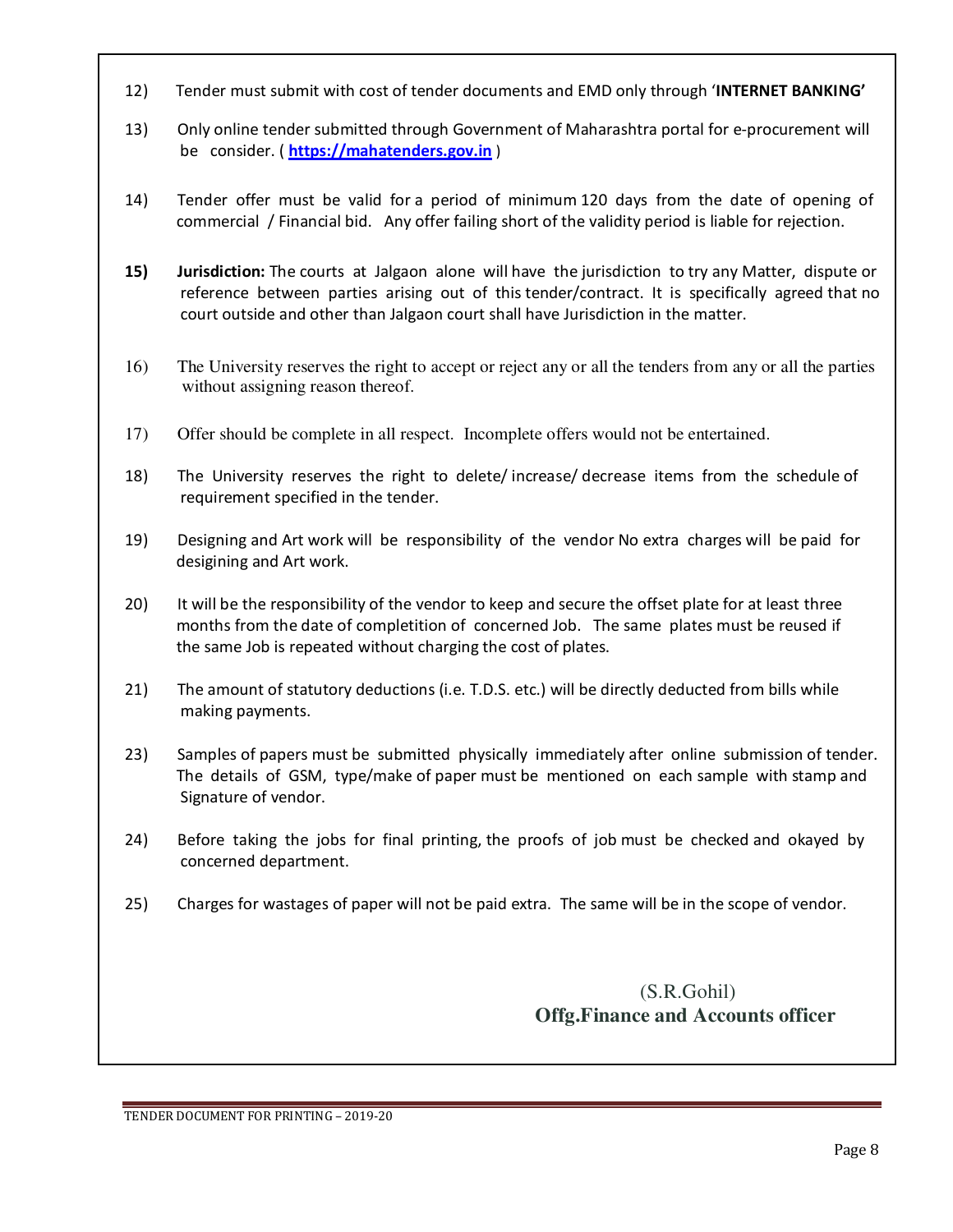#### **Annexure –A**

### **Information of the Bidder**

| Sr.<br>No.     | Particular                                                                                                                                                                     |  |
|----------------|--------------------------------------------------------------------------------------------------------------------------------------------------------------------------------|--|
| 1              | Name of the Company/ Organization/firm                                                                                                                                         |  |
| 2              | Registered office Address, Telephone no., and<br>e-mail ID                                                                                                                     |  |
| 3              | Correspondence / Contact Address. Details of<br>contact person name, designation, address, mobile<br>no & e-mail ID.                                                           |  |
| $\overline{4}$ | Type of the Organization /(Proprietary / Partnership/<br>Pvt. Ltd./PSU/Govt./Public Ltd) certified copy in<br>respect of registration must be enclosed                         |  |
| 5              | Year of establishment and Experience in business<br>(In number of years)                                                                                                       |  |
| 6              | <b>Annual Turnover</b><br>2015-16<br>2016-17<br>2017-18<br>(Certified copies of Annual Statement of Accounts<br>i.e. Balance sheet & Profit Loss Account must be<br>uploading) |  |
| 7              | Service Tax Registration No.                                                                                                                                                   |  |
| 8              | CST / VAT/TIN Registration No                                                                                                                                                  |  |
| 9              | PAN Card No.                                                                                                                                                                   |  |
| 10             | Details of Bank - Name of Bank<br>Name of Bank Account<br>Type of Account<br><b>Account Number</b><br><b>IFSC Code</b><br><b>MICR</b>                                          |  |
| 11             | Capacity in which the bidder has signed the bid                                                                                                                                |  |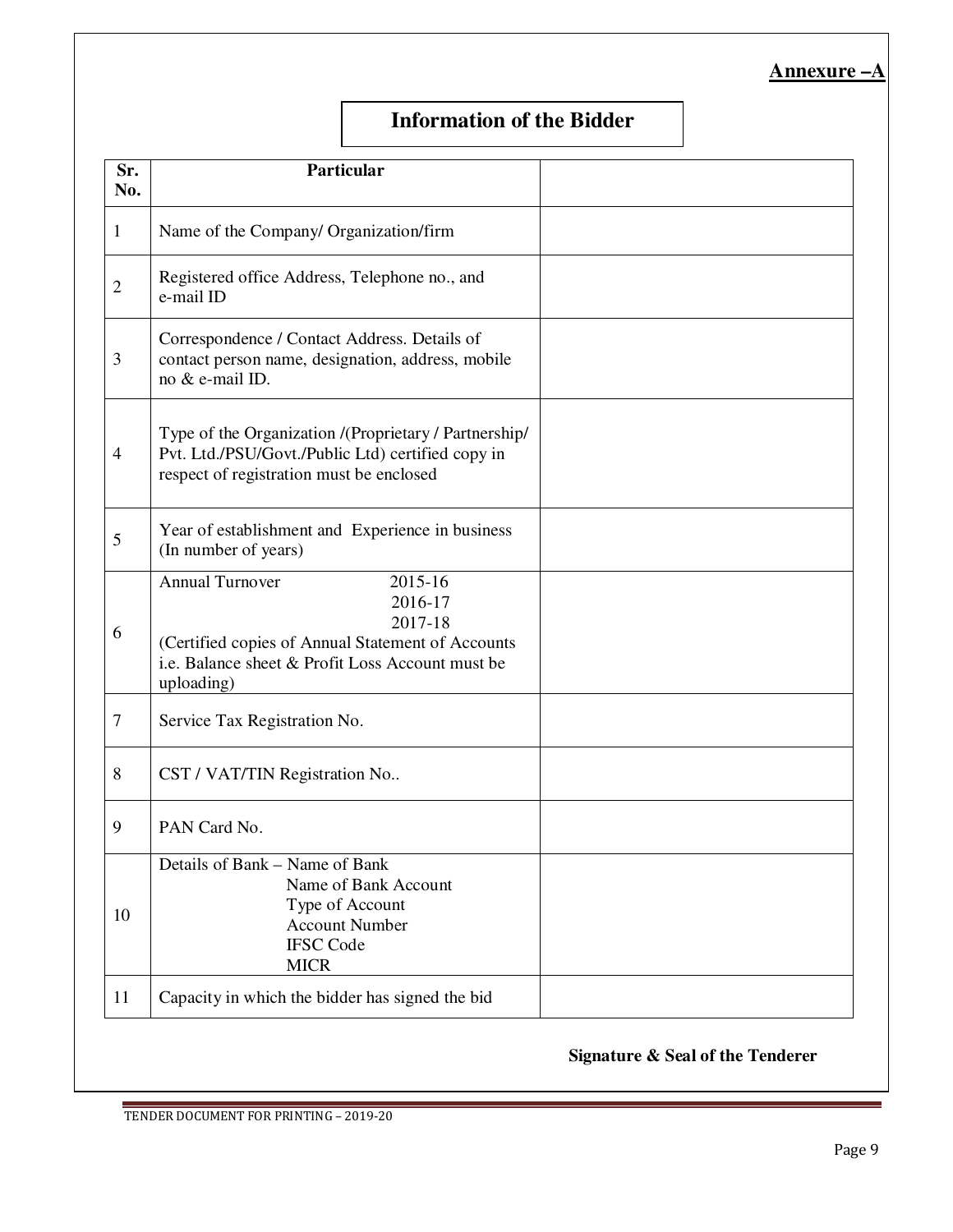**Annexure –B**

## Certificate of Annual Turn Over

| Sr. No. | Financial year | Annual turnover<br>$(In$ $Lac)$ |
|---------|----------------|---------------------------------|
|         | 2015-16        |                                 |
|         | 2016-17        |                                 |
|         | 2017-18        |                                 |

Seal & Signature of the Seal & Signature of the Seal & Signature of the Seal & Signature of the Seal & Signature of the Seal & Signature of the Seal & Signature of the Seal & Signature of the Seal & Signature of the Seal & bidder authorized representative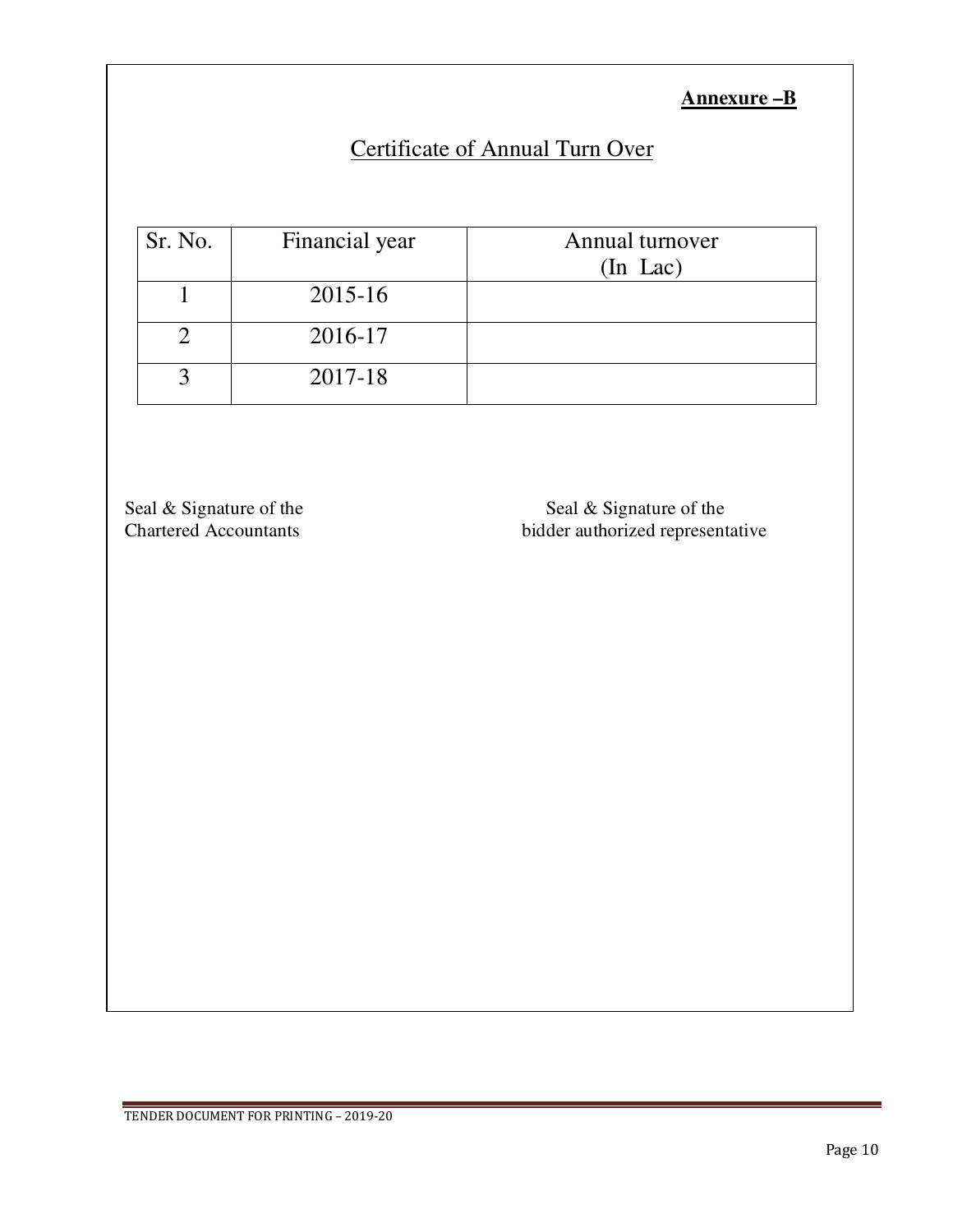### **Annexure –C**

#### **DECLARATION REGARDING BLACKLISTING / DEBARRING FOR TAKING PART IN TENDER.**

### **(To be executed & attested by Public Notary / Executive Magistrate on Rs.20/- non judicial Stamp paper by the bidder)**

I / We \_\_\_\_\_\_\_\_\_\_\_\_\_\_\_\_\_\_\_\_\_\_\_\_ reputed printers hereby declare that the firm/company namely M/s. by Union / State Government or by any other organization from taking part in tenders in India.

#### Or

 I / We \_\_\_\_\_\_\_\_\_\_\_\_\_\_\_\_\_\_\_\_\_\_\_\_ reputed printers hereby declare that the Firm /company namely M/s. \_\_\_\_\_\_\_\_\_\_\_\_\_\_\_\_\_\_\_\_\_\_\_\_\_\_\_\_\_\_ was blacklisted or debarred by Union / State Government or any Organization from taking part in tenders for a period of \_\_\_\_\_\_\_\_\_\_\_\_\_\_\_\_\_\_\_\_\_\_\_\_\_\_ years w.e.f. \_\_\_\_\_\_\_\_\_\_ to \_\_\_\_\_\_\_\_\_\_\_\_\_. The period is over on \_\_\_\_\_\_\_\_\_\_\_\_\_\_\_\_and now the firm/company is entitled to take part in tenders. In case the above information found false I / we are fully aware that the tender/ contract will be rejected/cancelled by University and EMD / SD shall be forfeited. In addition to the above University will not be responsible to pay the bills for any completed / partially completed work.

#### DEPONENT

Name

Address \_\_\_\_\_\_\_\_\_\_\_\_\_\_\_\_\_\_

Attested:

(Public Notary / Executive Magistrate)